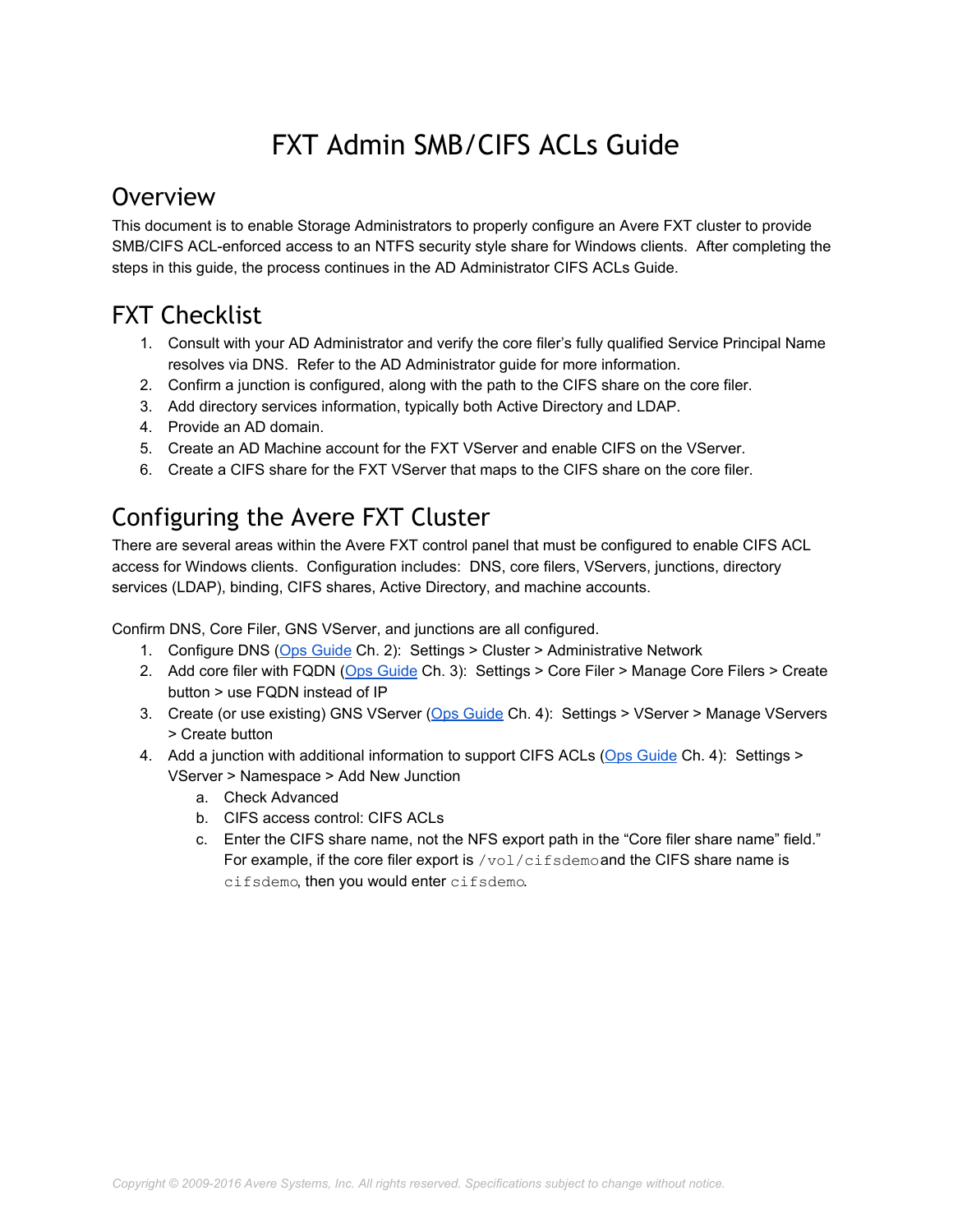Add directory services information for client authentication. Provide location and credentials for directory services. Most CIFS ACLs installations rely on LDAP for the UNIX identity information. The LDAP setup process is described below. If using NIS or a flat file, refer to chapter 2 of the [Avere OS Operations Guide.](https://download.averesystems.com/software/avereos_4.5_ops.pdf) The directory service can be set in the Avere Control panel by navigating to the Settings tab > Cluster > Directory Services.

| <b>Directory Services</b><br>⊕<br><b>VServer</b><br>LDAP<br>٠<br><b>Core Filer</b><br><b>Cluster</b><br>$\qquad \qquad \bullet$<br>General Setup<br><b>Administrative Network</b> |                                             |
|-----------------------------------------------------------------------------------------------------------------------------------------------------------------------------------|---------------------------------------------|
|                                                                                                                                                                                   |                                             |
|                                                                                                                                                                                   |                                             |
|                                                                                                                                                                                   | ?<br>Server<br>server.company.com           |
|                                                                                                                                                                                   | <b>Base DN</b><br>dc=company,dc=com         |
|                                                                                                                                                                                   |                                             |
| <b>Cluster Networks</b>                                                                                                                                                           | Secure access<br>$\overline{\mathcal{L}}$   |
| <b>FXT Nodes</b>                                                                                                                                                                  |                                             |
| <b>High Availability</b>                                                                                                                                                          | Require valid certificate                   |
| Monitoring                                                                                                                                                                        | $C$ redentials $\blacktriangleright$        |
| <b>Schedules</b>                                                                                                                                                                  |                                             |
| <b>Directory Services</b>                                                                                                                                                         | <b>Bind DN</b><br>administrator@company.com |
| Kerberos                                                                                                                                                                          |                                             |
| Login Services                                                                                                                                                                    | <b>Bind password</b><br>                    |

Configure LDAP for directory services.

- 1. Navigate to the Settings tab > Cluster section > Directory Services.
- 2. In the LDAP section, enter the server name(s) in IP address or FQDN format. Example: 10.0.0.7 or server.company.com
- 3. Enter the Base DN, the base name of the LDAP domain, in distinguished name (DN) format. Example: dc=company,dc=com
- 4. Check Credentials box. The "Bind DN" and "Bind Password" fields appear. This enables secure exchange of authentication information between the LDAP and FXT servers.
- 5. In the Bind DN field, provide an account that can securely poll LDAP information (such as administrator) in the username  $@$  domain or a distinguished name (DN) format. Examples: user@company.com or CN=user,DC=company,DC=com
- 6. Enter the Bind password for that account.
- 7. Click the Submit button at the bottom of the page.
- 8. Optional: Validate credentials by changing the Source in the User Name section to LDAP and clicking the Poll Now button. The last poll date should change from Dec 31, 1969 to today's date.

Provide an AD domain.

- 1. Navigate to the Settings tab > Cluster > Directory Services
- 2. Enter the FQDN for the AD domain. For example, domain.company.com.
- 3. Click the Submit button. Other fields will be completed automatically.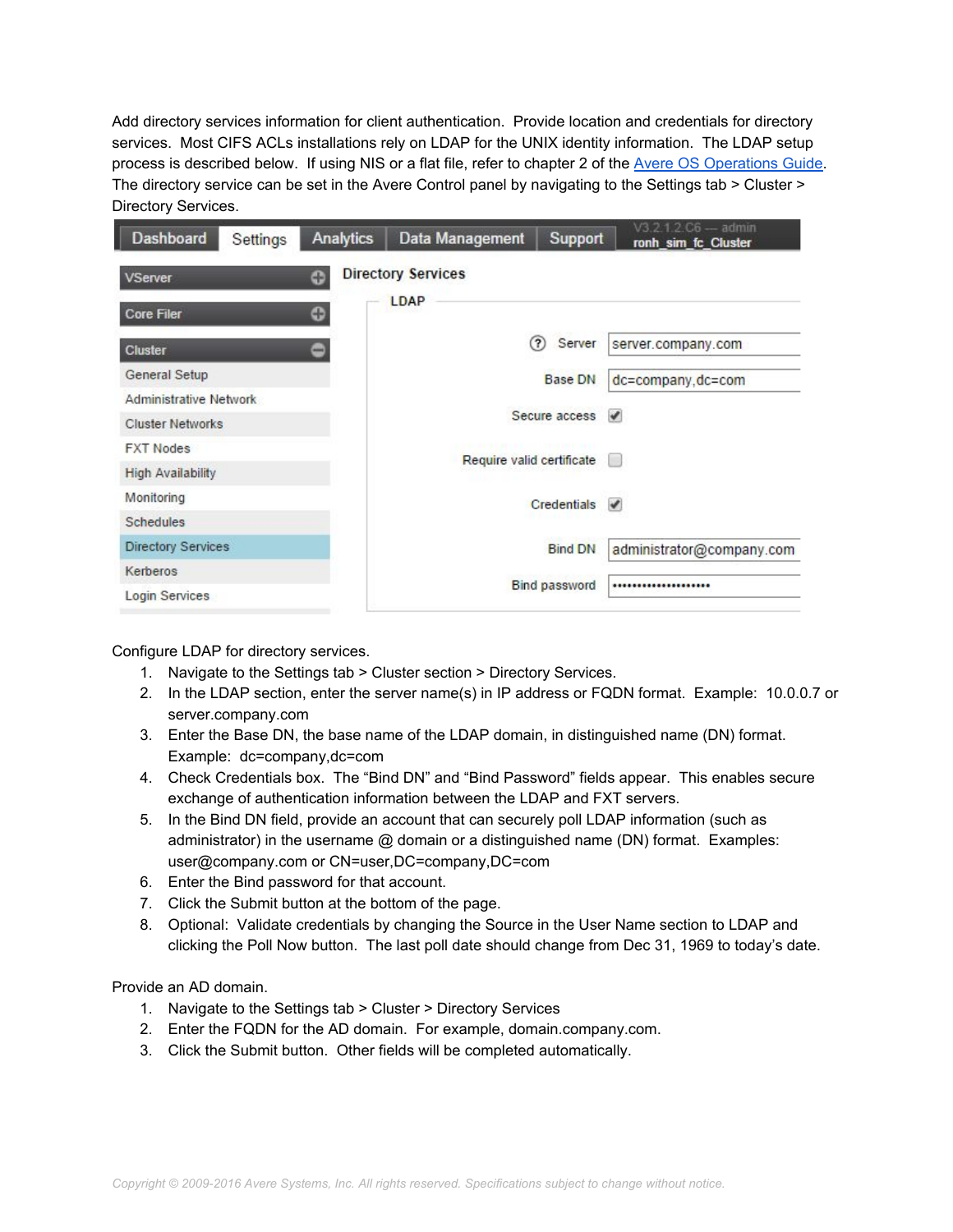Enable CIFS on the VServer.

1. Navigate to the Settings tab > select VServer under the Manage VServers section > CIFS.



- 2. Under the Machine Account section, enter the Name for the CIFS server. This is the NetBIOS name of the machine account that will appear in the Computers OU in Active Directory. NetBIOS names cannot exceed 15 characters and must be alphanumeric (no special symbols except hyphens).
- 3. Enter the Active Directory Admin username. This is the name of an Active Directory Windows user who has permission to create the machine account in the Computers OU in the Active Directory domain.
- 4. Enter the AD admin password for the AD admin account.
- 5. Optional: If the desire is to have the machine account in an OU other than Computers, check the Advanced button and specify the alternative OU.
- 6. Click "Update CIFS Configuration" button. The page will reload and the Current Join Status should change to "JOINED" after a few seconds.
- 7. In the "Enable / Disable" section, check the box to Enable CIFS on the VServer.

| Enable CIFS on GNS-CIFS √                                   |  |
|-------------------------------------------------------------|--|
| Enable SMB <sub>2</sub><br>$\overline{\phantom{a}}$         |  |
| <b>Update CIFS Status</b><br>Reset                          |  |
|                                                             |  |
| JOINED                                                      |  |
| CN=ronhcifs, CN=Computers, DC=dev, DC=cc, DC=arriad, DC=com |  |
| ronhcifs                                                    |  |
| Administrator                                               |  |
|                                                             |  |
|                                                             |  |
|                                                             |  |
|                                                             |  |